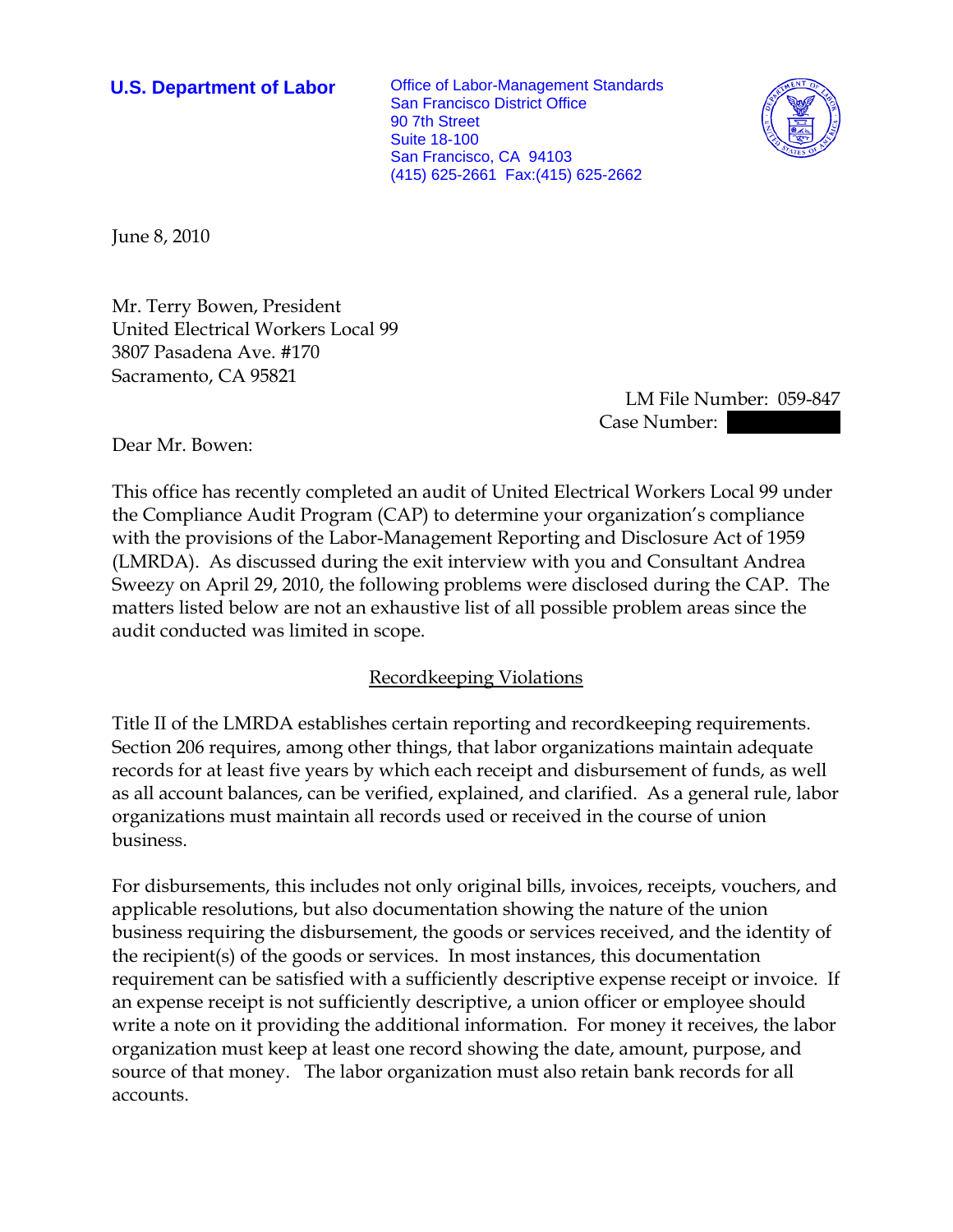The audit of Local 99's 2008 records revealed the following recordkeeping violation:

Meal Expenses

Local 99 did not require officers and employees to submit itemized receipts for meal expenses totaling at least \$200. The union must maintain itemized receipts provided by restaurants to officers and employees. These itemized receipts are necessary to determine if such disbursements are for union business purposes and to sufficiently fulfill the recordkeeping requirement of LMRDA Section 206.

Local 99 records of meal expenses did not always include written explanations of union business conducted or the names and titles of the persons incurring the restaurant charges. For example, President Bowen stated that some meal receipts were for contract negotiations, but neither the purpose nor the names of those present were recorded. Union records of meal expenses must include written explanations of the union business conducted and the full names and titles of all persons who incurred the restaurant charges. Also, the records retained must identify the names of the restaurants where the officers or employees incurred meal expenses.

Based on your assurance that Local 99 will retain adequate documentation in the future, OLMS will take no further enforcement action at this time regarding the above violations.

## Reporting Violations

The audit disclosed a violation of LMRDA Section 201(b), which requires labor organizations to file annual financial reports accurately disclosing their financial condition and operations. The Labor Organization Annual Report (LM-3) filed by Local 99 for fiscal year ending December 31, 2008, was deficient in that Local 99 did not report the total payments to officers or on their behalf in Item 24 (All Officers and Disbursements to Officers).

The union must report most direct disbursements to Local 99 officers and some indirect disbursements made on behalf of its officers in Item 24. A "direct disbursement" to an officer is a payment made to an officer in the form of cash, property, goods, services, or other things of value. See the instructions for Item 24 for a discussion of certain direct disbursements to officers that do not have to be reported in Item 24. An "indirect disbursement" to an officer is a payment to another party (including a credit card